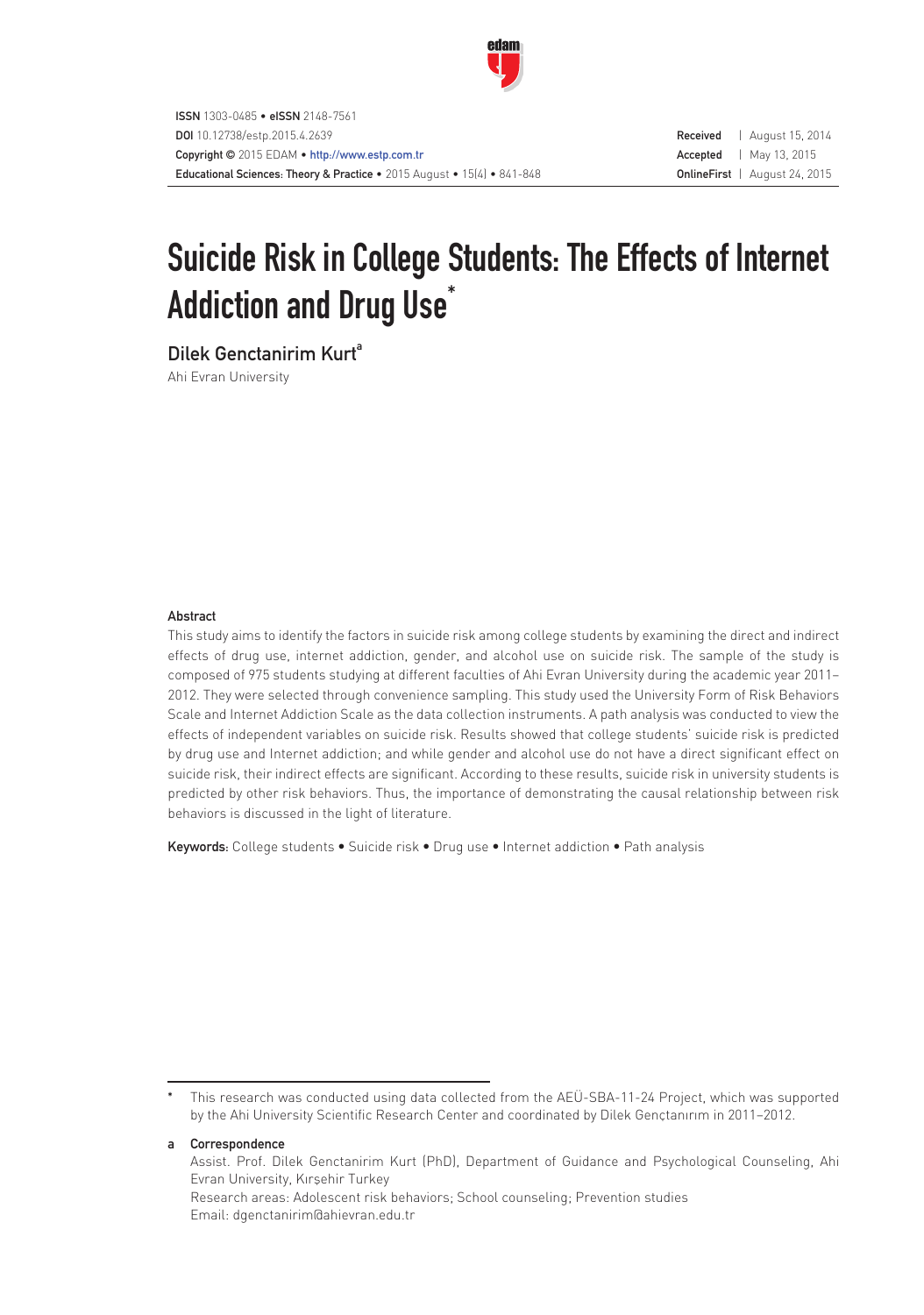In Turkey, 788 young people aged between 15 and 24 years committed suicide in 2012, and 417 of these young people were college–aged (Türkiye İistatistik Kurumu [TÜİK], 2013). College life signifies a period in which one prepares for both a profession and social life as an adult. Some traumas resulting from adolescence are resolved and some major goals for future life are clarified during this time. Therefore, the college years can be seen as a challenging period in which compulsive behavior is likely youths are faced many difficulties.

Suicide is an act of aggression against oneself, and the intentional extermination of one's own life. It is defined as "all cases of death resulting directly or indirectly from a positive or negative act of the victim himself, which he knows will produce this result" (Durkheim, 1992). Suicide is reported as the secondmost-common cause of death for college students (Taub & Thompson, 2013). College students at risk for suicide can be classified into two broad groups: those who come to college with a diagnosis of a psychological disorder, those who first experience affective disorders during their college education. According to the Suicide Prevention Source Center (2004), leaving home and progressing to university can exacerbate an existing emotional problem or trigger a new one. College students' mental health is likely to deteriorate when bad sleep habits, drug use or experimentation, and alcohol use and abuse are combined with academic and social stress (as cited in Taub & Thompson, 2013). A study by Ceyhun and Ceyhun (2003) concludes that suicide risk among college students is quite high.

Factors leading to increased suicide risk in college students and others can be categorized as biological, psychological, or socio-cultural. Alcohol and drug use are seen as important risk factors for suicidal behavior (Sue, Sue, Sue, &Sue, 2013), along with hopelessness and depression (Arria et al., 2009). This view is also supported by various other studies on the subject. Previous alcohol use and attendance at events where alcohol is used are also linked to suicide attempts (Schaffer, Jeglic, & Stanley, 2008). Alcohol abuse is also a predictor of suicide ideation in college students. A study by Brener, Hassan, and Barrios (1999) concludes that a relationship exists between drug use and suicide ideation in college students. Another study concludes that drug use in youth leads to increased suicidal ideation and behaviors (Felts, Chernier, & Barnes, 1992). A similar study with teenage boys of different ethnic origins concludes that psycho-active drug use is connected with suicide attempts in all groups of teenagers, and cocaine and heroin use are connected with suicide attempts in Hispanic adolescents (Vega, Gil, Warheit, Apospori, & Zimmerman, 1993). Consistent with the results of these studies, several other studies in the literature conducted with the individuals between 15 and 24 have identified a relationship between suicidal behaviors (suicide ideation, suicidal tendencies, suicide risk, suicide attempts, and suicide itself) and alcohol and drug use (Borowsky, Ireland, & Resnick, 2001; Field, Diego, & Sanders, 2001; Hallfors et al., 2004; Karamustafaoğlu et al., 2010; Morris et al., 1995; Remafedi, Farrow, & Deisher, 1991; Shamsian, 2001; Wichstrom, 2000; Yalçın, Eşsizoğlu, Akkoş, Yaşan, & Gürgen, 2009). Based on these findings, it can be concluded that the abovementioned risk behaviors are not independent from each other, and risk behaviors bring about other risk behaviors. Therefore, it is important to examine the relationship between risk behaviors.

Internet addiction can be seen as an important risk area as it has been seen frequently among college students in recent times. It cannot be ignored the positive effects of the internet on youth, but problematic Internet use and/or Internet addiction is a crucial and increasing problem (Bozoğlan, Demirer, & Şahin, 2013; Li, O'Brien, &Snyder, 2015; Niemz, Griffiths, & Banyard, 2005; Şahin, 2014; Şahin, Özdemir, & Ünsal, 2013). Although it does not have definitive criteria for diagnosis or assessment as do other types of addiction, the term "Internet addiction" has been used to define unhealthy and uncontrolled use of the Internet (Beard, 2005). Basic symptoms of Internet addiction are excessive use, depressive emotions, tension and anger when the internet is unavailable, the deterioration of social relations, and a decline in academic or job performance (Young, 2004). Besides these negative situations, Internet addiction can have a range of effects on risk situations involving youth. Ceyhan (2008) thus argues that Internet addiction is a risk factor in the mental health of youth.

In particular, Internet-addicted persons are reported to have more suicide ideation (Kim et al., 2006). Similarly, a strongly positive relationship holds between Internet addiction, depression, and suicide ideation (Ryu, Choi, Seo, & Nam, 2004). Some studies have also shown that depression and suicide ideation are connected not only with internet addiction but also with its symptoms (Fu, Chan, Wong, & Yip, 2010). An analysis of the Youth Risk Behavior Survey showed a relationship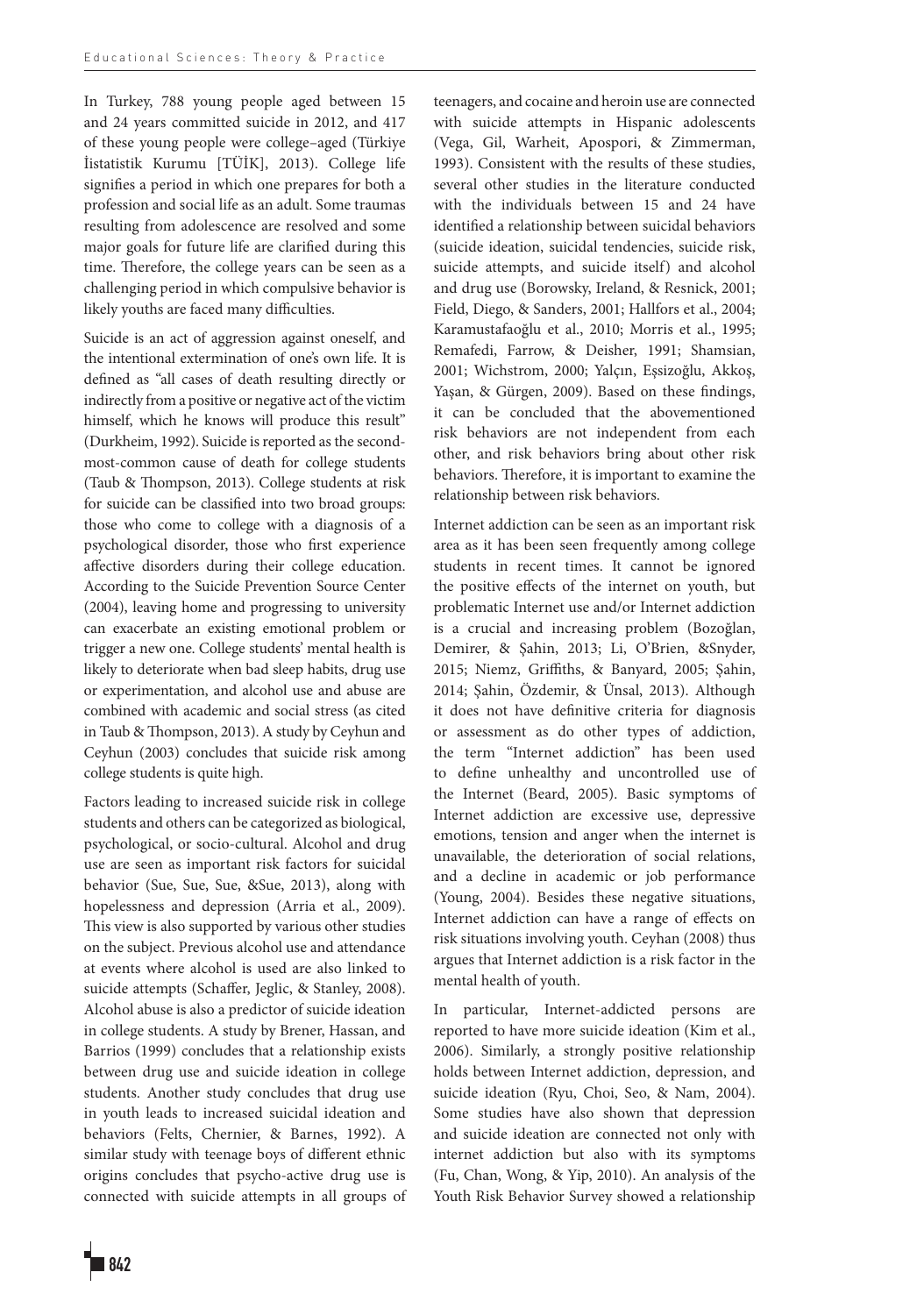between internet use, video games, and suicide ideation in youth (Messias, Castro, Saini, Usman, & Peeples, 2011). Thus, internet addiction can be seen as an important factor in predicting suicide risks among youth. Therefore, it seems important to identify clearly the relationships between Internet addiction and suicide risk and the other risk behaviors from a multidimensional perspective.

Thus, it is aimed to examine the extent to which college students' suicide risk is directly or indirectly affected by alcohol use, drug use, and Internet addiction. This study also investigates the role of gender in alcohol use, drug use, internet addiction, and suicide risk. While completed suicides are more common among men, suicidal tendencies are more common among women (Lee & Tsang, 2004; Turgay, 1992).Although women are thought to bear more suicide risks because of their predisposition to depression and anxiety disorders (Kearney & Trull, 2012), the predictors of suicide risk for both genders are different. Stephenson, Pena-Shaff, and Quirk (2006) found that while suicide ideation in female college students is predicted by alcohol use and sexual harassment, that of male students are predicted by exposure to physical assault. Another study on college students showed that suicidal tendencies in female students stem from internal events, while those of male students stem from events related to success (Waelde, Silvern, & Hodges, 1999). Therefore, the effects of gender were included in our study because it is important to identify the direct and indirect effects of gender on suicide risk.

Alcohol use is higher among male college students than females (Buğdaycı, Şaşmaz, Aytaç, & Çamdeviren, 2003; Çamur, Üner, Çilingiroğlu, & Özcebe, 2007; Engs & Hanson, 1990; O'Malley & Johnston, 2002; Turhan, İnandı, Özer, & Akoğlu, 2011). Drug use is also higher among male college students (O'Malley & Johnston, 2002; Pirinçci & Erdem, 2004; Siyez, 2009; Tot et al., 2002; Yiğit & Khorshid, 2006; Yıldırım, 1997); some studies have concluded that masculinity is a risk factor for drug use (Görgün, Tiryaki, & Topbaş, 2010; Yalçın et al., 2009).

Likewise, several studies have confirmed that Internet addiction is higher among men than among women (Batıgün & Kılıç, 2011). Crucially, men use the Internet more than women (Bimber, 2000), but women are online for longer periods than men (Ono & Zavody, 2003). Weiser (2000) argued that reasons for using the Internet differ for men and women. However, some studies have shown that levels of Internet addiction do not differ by gender (Kim et al., 2006).

Görgün, Tiryaki, and Topbaş (2010) state that drug use is higher among college students who had previously smoked and used alcohol. Other studies reported that a significant portion of drug-using students use alcohol as well; therefore, students with a chemical-using habit are likely to become addicted to other substances (Yıldırım, 1997). Furthermore, drug use has a possible intermediary effect between alcohol use and suicide risk (Pompili et al., 2010).

Finally, this study aims to identify the extent to which college students' suicide risk is predicted by gender, alcohol use, drug use, and internet addiction; and to what extent their suicide risk increases by gender and alcohol use through the agencies of drug use and Internet addiction. Ascertaining the multidimensional causal relationships between risk behaviors is important for prevention programs. In the literature on college students' suicide risk, psychological characteristics are often examined. However, few studies have examined the multidimensional relationships between the different variables. This study aims to investigate how previous risk factors for suicide risk affect each other and how they jointly increase suicide risk in college students. This can make a significant contribution to the existing knowledge for practitioners and researchers in the field. According to Öksüz and Bilge (2014), suicide rates are increasing gradually among college students, so prevention initiatives by professionals of psychology, psychological counseling, and other relevant fields are becoming increasingly important. If risk behaviors with the fewest negative impacts are prevented, the negative impacts related to other risk areas can thus be prevented. Moreover, understanding the causal relationships between the variables in this study can provide information for mental health specialists helping those at risk for suicide.

## **Method**

# **Research Design**

A relational survey model was used for this study. The explanatory and predictive relationships between suicide risk of college students and predictor variables (gender, alcohol, drug use, and interned addiction) are investigated through path analysis. According to Bayram (2010) path analysis serves to investigate the relationship networks among observed variables.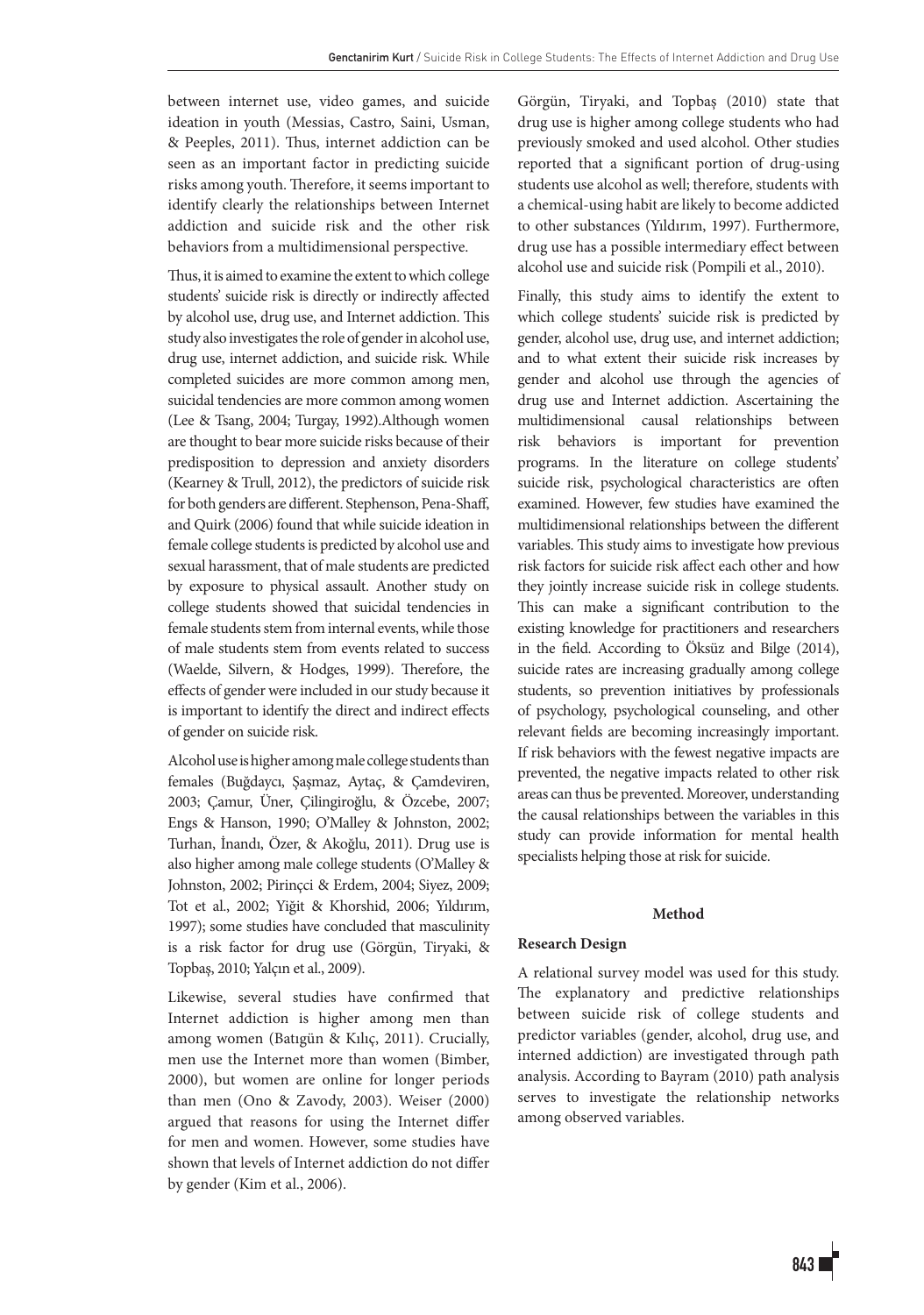# **Participants**

Based on the aim of the study and the analysis, convenience sampling is used in this study. The sample of our study comprised 975 students studying at different faculties of Ahi Evran University in the 2011–2012 academic year. 258 (26.5%) of these students studied in the Faculty of Science and Letters, 99 (10.2%) in the Faculty of Agriculture, 143 (14.7%) in the Faculty of Economics and Administrative Sciences, 99 (10.2%) in the Physical Medicine and Rehabilitation, 195 (20%) in the Vocational Health College and 181 (18.6%) in the School of Physical Education and Sports. 594 (60.9%) of these students were female, and 381 (39.1%) were male. Distribution of these students according to their grades is as follows: 417 (42.8%) of them were in the first year, 281 (28.8%) in the second year, 144 (14.8%) in the third year, and 133 (13.6%) in the fourth year.

# **Data Collection Tools**

For data collection tools for this study, it is used the University Form of Risk Behaviors Scale (Gençtanırım, 2014) and the Internet Addiction Scale (Bayraktar, 2001). In addition, it is asked participants a series of questions to obtain information about their gender, grades, and areas of study.

**University Form of Risk Behaviors Scale (UFRBS)**: This scale was developed to evaluate risk behaviors in college students. It assumes the explanations of Problem Behavior Theory on risk behaviors and was based on the Risk Behaviors Scale" (Gençtanırım-Kuru, 2010) developed for high school students. This scale examines such dimensions as antisocial behaviors, smoking, alcohol use, drug use, suicide risk, feeding habits, and dropping out. It includes 60 items scored on a five-level Likert scale. All items are equally weighted. The scale has a separate score for each dimension. High scores in a dimension indicate increased risk in that dimension. Exploratory and confirmatory factor analyses were conducted to ensure the validity of this scale. Exploratory factor analysis showed the total variance of the scale to be 52.38%. Item factor loadings ranged from .34 and .90 according to the results of our exploratory factor analysis (Gençtanırım, 2014).

In our study, suicidal tendencies (ST), alcohol use (AU), and drug use (DU) were used as the subdimensions of this scale. There were 12 items with factor loadings between .47 and .73 for suicide risk (tendency); nine items with factor loadings

between .59 and .83 for alcohol use; and nine items with factor loadings between .56 and .83 for drug use. Confirmatory factor analysis showed that item factor loadings varied between  $(\lambda)$ .60–.88 for alcohol use; ( $\lambda$ ) .55–.81 for suicide risk (tendency) and  $(\lambda)$  .57–.89 for of drug use. In addition, the model fit indices were at acceptable levels.

From the reliability analyses conducted while developing the scale, Cronbach's alpha values of internal consistency were *AU* = .90, *ST* = .89, and *DU* = .90 for suicide tendencies, alcohol use, and drug use, respectively. The reliability of the scale was measured with the test-retest method as well: Pearson's correlation (*r*) coefficients were *AU* = .98, *ST* = .74, and *DU* = .97 (Gençtanırım, 2014). Cronbach's alpha coefficients for internal consistency of the relevant sub-dimensions were calculated as *AU* = .93, *ST* = .91, and *DU* = .95.

**Internet Addiction Scale (IAS):** The Internet Addiction Scale is a Likert-type scale based on an adaptation of the "Pathological Gambling" criteria of DSM-IV (Young, 1998). It has 20 items graded between 1 and 6.Its score range is 20–180, with high scores indicating high levels of internet addiction. This scale was translated into Turkish by Bayraktar (2001) in the Turkish Republic of Northern Cyprus (TRNC). The Cronbach's alpha coefficient for its internal consistency was .91. In the adaptation study, the results show the model is significant for Turkish sample ( $f(11.29) = 26.15$ ,  $p < .01$ ). For the data set used in our study, the Cronbach's alpha coefficient for the internal consistency of this scale was .94.

#### **Procedure**

It is obtained the necessary permissions from the university for data collection and the data were carried out by the researcher. Students were informed about the purpose and subject of the study, and data were collected through volunteer participation by students. Data collection was conducted during class time with the support of lecturers. Before analysis, Pearson's correlation coefficients between the variables were computed. A path analysis was conducted to determine the effects of independent variables on dependent variables. The data were analyzed using AMOS. The gender variable in the model was expressed as male  $= 1$  and female  $= 0$ , and was defined as a dummy variable. In addition, the intermediary effects in the model were examined in terms of their significance through the Sobel Test.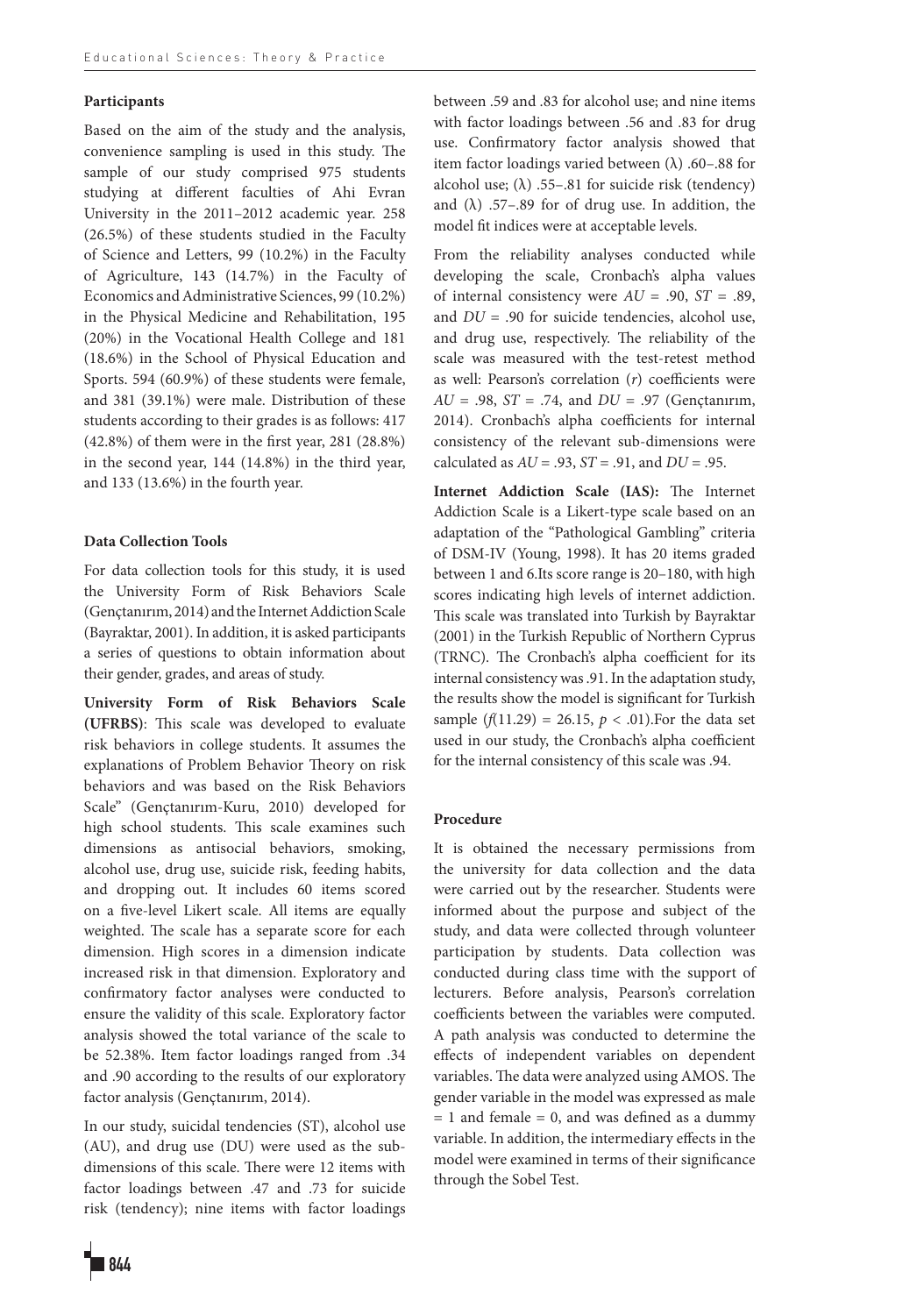#### Table 1

*Pearson's Correlation Coefficients between the Variables in the Path Model, Average and Standard Deviation Values of the Variables and Their Coefficients of Internal Consistency (Cronbach's Alpha) (n = 975)*

| Variables                 | X     | SS    |     | Pearson correlation coefficients |                     |                     |                     |
|---------------------------|-------|-------|-----|----------------------------------|---------------------|---------------------|---------------------|
| 1. Gender (Male)          |       |       |     |                                  |                     |                     |                     |
| Suicide Risk              | 22.33 | 8.98  | .91 | $.07$ <sup>*</sup>               |                     |                     |                     |
| 3. Alcohol Use            | 14.91 | 5.91  | .93 | .38"                             | $.19$ <sup>**</sup> |                     |                     |
| 4. Drug Use               | 11.52 | 8.65  | .95 | $.25$ "                          | $.40$ <sup>**</sup> | $.32$ <sup>**</sup> |                     |
| <b>Internet Addiction</b> | 20.16 | 20.16 | .94 | $.20$ <sup>**</sup>              | $.27$ <sup>**</sup> | $.19$ <sup>**</sup> | $.42$ <sup>**</sup> |

\*\* *p* < .01 and \* *p* < .05.

# **Results**

Pearson's correlation coefficients between the variables, coefficients of internal consistency (Cronbach's alpha), and average and standard deviation values of the variables are shown in Table 1.

The statistical significance ( $p < .001$  and  $p < .05$ ) of the correlation coefficients between the variables showed that the cause-and-effect relationships foreseen at the outset of this study could be tested with a path analysis. The results of our path model are as follows:

# **Direct Effects**

As Figure 1 shows, a 1-point increase in alcohol use leads to a 08-point ( $\beta$  = .08) rise in suicide risk scores. Standardized regression weights are presented with betas in parentheses (*β*). This change is statistically insignificant ( $z = 2.465$ ;  $p =$ .014). It is found that to be male decreases suicide risk by  $-1.20$  points ( $\beta$  = -.07); however, this effect is also statistically insignificant (*z* = −2.042; *p* = .041). On the other hand, a 1-point increase in drug use leads to a .51-point increase in suicide risk. This effect is statistically significant ( $z = 10.185$ ; *p* < .001) and demonstrates that drug use leads to an increased suicide risk. A 1-point increase in Internet addiction was found to lead to an increase in suicide risk by .07; this effect is statistically significant (*z* = 3.910; *p* < .001). In addition, a 1-unit increase in alcohol use leads to an increase in drug use of .18 ( $\beta$  = .27) ( $z$  = 8.224;  $p$  < .001) and to an increase in Internet use by .25 (*β* = .13) (*z* = 3.942; *p*  < .001). These effects are statistically significant. To be male increase internet addiction by 5.34 points (*β* = .16) (*z* = 4.770; *p* < .001) and more drug use by 1.86 points (*β* = .15) (*z* = 4.735; *p* < .001). These effects are statistically significant.



*Figure 1:* Path model: Unstandardized regression weights.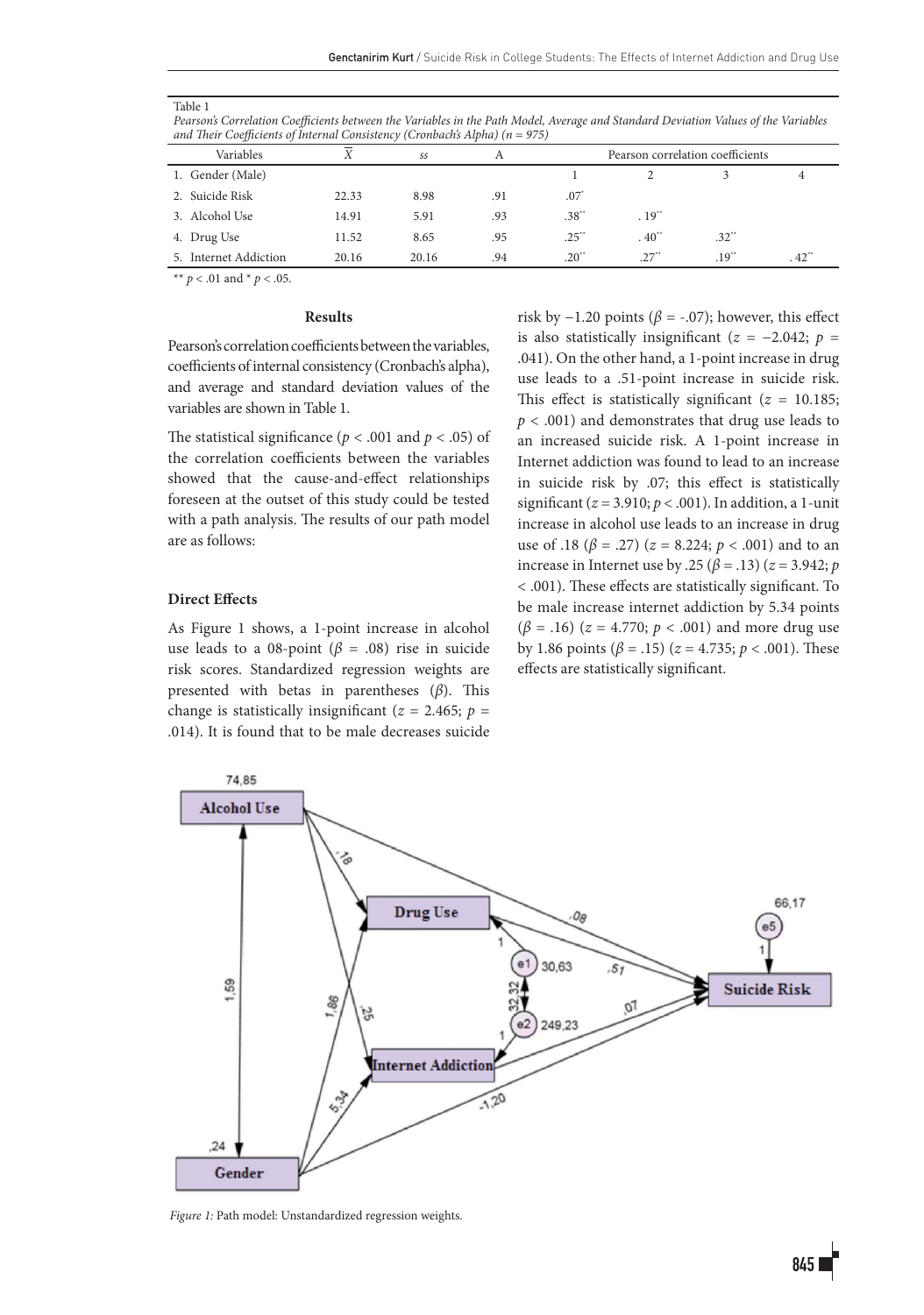# **Indirect Effects**

In this hypothetical model, it is also examined the usefulness of alcohol use and gender as variables in predicting suicide risk through drug use and Internet addiction. It is found that alcohol use does not directly predict suicide risk, but its intermediary effect is significant when its level of predicting suicide risk ( $t_{\text{solel}}$  = 6.33;  $p$  = .000) through drug use is considered. In other words, alcohol use increases drug use, and this in turn increases suicide risk. The potential for alcohol use to predicate suicide risk through Internet addiction is effectively significant  $(t<sub>sobel</sub> = 3.37; p = .000)$  as well. Thus, Internet addiction is an intermediary variable in suicide risk prediction through alcohol use.

The intermediary effect of gender between drug use and suicide risk was also found significant ( $t_{\text{sobel}} = 4.28$ ;  $p = .000$ ). To put it another way, suicide risk is higher for male students, who are at greater risk for drug use. The effect of gender on suicide risk through Internet addiction is also significant  $(t_{\text{sole}} = 3.01; p = .000)$ . Accordingly, male students with high levels of Internet addiction bear more suicide risk. As a consequence, it can be said that drug use and Internet addiction are intermediary variables in terms of gender.

#### **Discussion**

According to the results of this study, drug use is an important predictor for suicide risk among college students. In other words, suicide risk increases in drug-using students. Drug use negatively affects the mental health of youth, and one of these negative effects can be suicide risk. Increased drug use gives rise to psychologically negative traits such as loneliness, depression, and suicidal ideation in youth (Newcomb & Bentler, 1988; McWhirter, McWhirter, McWhirter, & McWhirter, 2004). Due to drug use, young people have troubles in many areas and sever almost all ties with normal life. Our research results are consistent with those of previous studies (Brener et al., 1999; Borowsky et al., 2001; Field et al., 2001; Hallfors et al., 2004; Morris et al., 1995; Karamustafaoğlu et al., 2010; Remafedi et al., 1991; Shamsian, 2001; Wichstrom, 2000; Yalçın et al., 2009). Another significant finding is that Internet addiction significantly predicts the suicide risk of college students. According to TÜİK (2013) data, the heaviest internet users in Turkey are between the ages of 16 and 24 and are mostly college-aged. Certain changes in life situations account for the prevalence of Internet usage during this time. Like drug use, Internet addiction is also known to negatively affect the mental health of youth (Ceyhan, 2008). Several studies have shown that Internet addiction is connected with suicidal behaviors in youth (Fu et al., 2010; Kim et al., 2006; Messias et al., 2011; Ryu et al., 2004). The results of our study confirm the results of previous studies. Moreover, Internet addiction may either accompany the other psychiatric disorders or set the stage for such disorders (Ekşi, 2012). Internetaddicted youngsters may have difficulty fulfilling their academic and social responsibilities and may encounter more tension in their lives. This situation may trigger suicide. For example, a study by Anderson (2010) showed that college students who spend more time on the internet report more life difficulties than their peers who spend less time on the internet. Therefore, life difficulties resulting from internet use and being forced to cope with them can cause suicide risk in college students.

Gender was not a significant predictor of suicide risk. While women are commonly assumed in the literature to be more prone to suicide than men, some recent studies have concluded that suicide risk does not differ by gender (Gençtanırım, 2004; Öksüz & Bilge, 2014). Furthermore, some studies have argued that the dynamics of suicidal behaviors may differ for men and women (Stephenson et al., 2006; Waelde et al., 1999). Therefore, gender does not directly predict suicide risk, but its intermediary effects can be significant. This effect was confirmed by the present study. According to our results, the more male students used drugs and were addicted to Internet, the higher their suicide risk. In this sense, it can be said that gender indirectly increases students' suicide risk.

The direct effect of alcohol use on suicide risk was insignificant, but its indirect effect was significant. In short, alcohol use predicts suicide risk via drug use and internet addiction. Alcohol use causes increased drug use among college students (Görgün et al., 2010; Yıldırım, 1997), and drug use paves the way for suicide risk. The same is true for internet addiction. Alcohol use causes an increase in internet addiction, and internet addiction in turn sets the stage for suicide risk. As a consequence, it can be said that risk behaviors in youth are related to each other, and an increase in one risk area may bring about an increase in another. Suicide prevention programs should consider this point.

The results of this study lead to the conclusion that drug use and internet addiction predict the suicide risk of college students; thus, drug-using students bear higher suicide risk. Suicide risk is likewise higher in students addicted to the internet.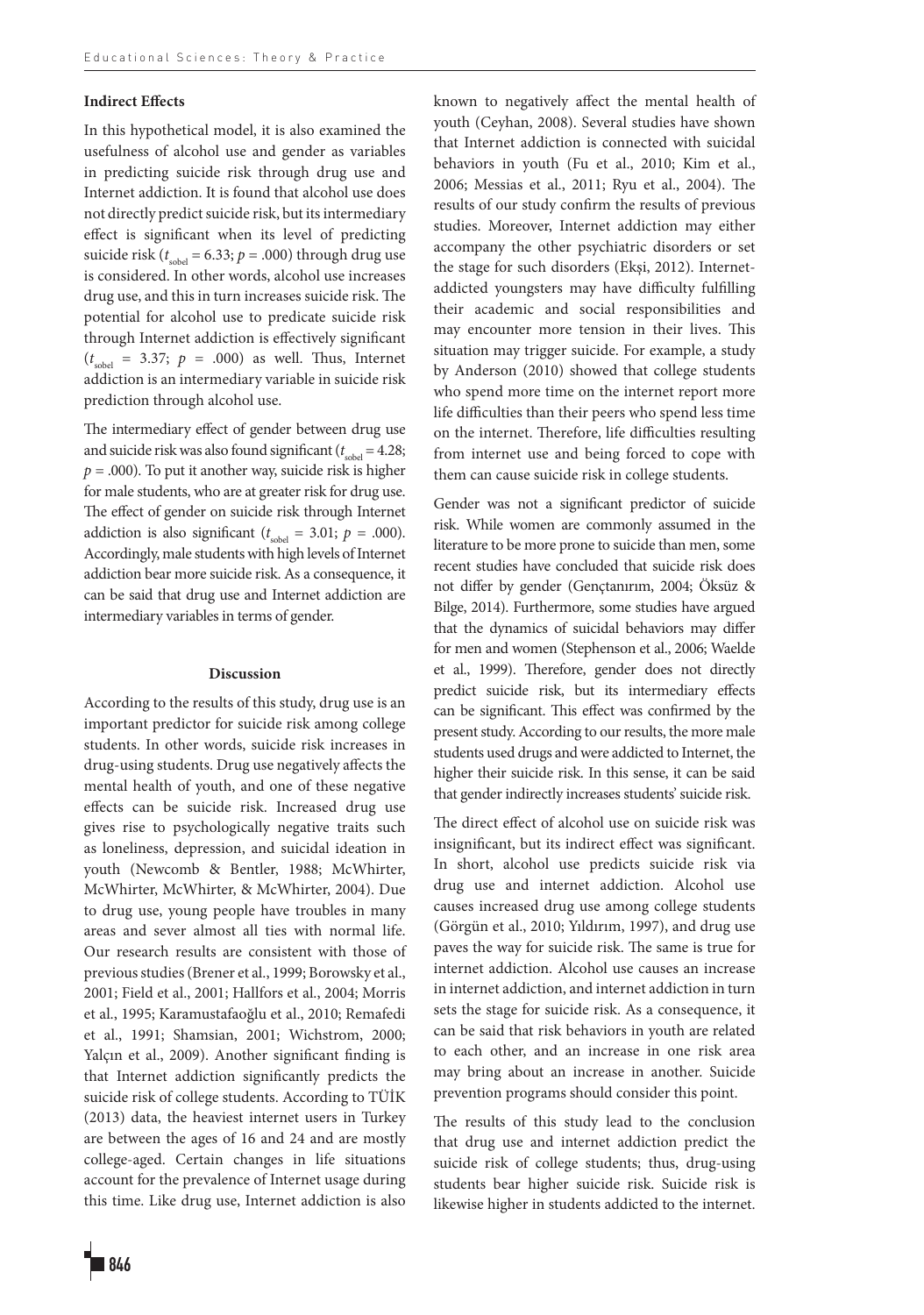Therefore, the risk factors for drug use should be further investigated along with additional studies on suicide prevention. Services for at-risk students could be made more efficient if mental health specialists, psychologists, and psychological counselors were made aware of the dynamics among drug use, internet addiction, gender, and suicide risk. Such services should be offered more systematically within university bodies, and they should prioritize preventative measures for drug use, internet addiction, and suicidal behaviors. There is currently a significant increase in the number of university counseling centers being constructed based on items 46 and 47 of numbered 2547 of the Higher Education Act of the Health, Culture, and Sports Department. According to Spencer-Thomas, Sandler, and Jensen (2010), one out of ten college students considers suicide. It is believed that this study contributes to the accumulation of knowledge in the field as it sheds light on the other risks underlying suicide risk in college students.

# **References**

Anderson, K. J. (2010). Internet use among college students: An exploratory study. *Journal of American College Health*, *50*(1), 21–26. doi:10.1080/07448480109595707

Arria, A. M., O'Grady, K. E., Caldeira, K. M., Vincent, K. B., Wilcox, H. C., & Wish, E. D. (2009). Suicide ideation among college students: A multivariate analysis. *Archives of Suicide Research, 13*(3), 230–246. doi:10.1080/13811110903044351

Batıgün, A. D., & Kılıç, N. (2011). İnternet bağımlılığı ile kişilik özellikleri, sosyal destek, psikolojik belirtiler ve bazı sosyo-demografik değişkenler arasındaki ilişkiler. *Türk Psikoloji Dergisi*, *26*(67), 1–10.

Bayraktar, F. (2001). *Ergenlik döneminde internet kullanımının rolü* (Master's thesis, Ege University, Izmir, Turkey). Retrieved from https://tez.yok.gov.tr/UlusalTezMerkezi/

Bayram, N. (2010). *Yapısal eşitlik modellemesine giriş: AMOS uygulamaları*. Bursa: Ezgi Kitabevi.

Beard, K. W. (2005). Internet addiction: A review of current assessment techniques and potential assessment questions. *CyberPsychology* & *Behavior*, *8*(1), 7–14.

Bimber, B. (2000). Measuring the gender gap on the internet. *Social Science Quarterly*, *81*(3), 868–876.

Borowsky, I, W., Ireland, M., & Resnick, M. D. (2001). Adolescent suicide attempts: Risks and protectors. *Pediatrics*, *107*(3), 485–498.

Bozoglan, B., Demirer, V., & Sahin, I. (2013). Loneliness, self‐esteem, and life satisfaction as predictors of Internet addiction: A cross‐sectional study among Turkish university students. *Scandinavian Journal of Psychology, 54*(4), 313–319. doi:10.1111/sjop.12049

Brener, N. D., Hassan, S. S., & Barrios, L. C. (1999). Suicidal ideation among college students in the United States. *Journal of Consulting and Clinical Psychology*, *67*(6), 1004–1008. doi:10.1037/0022-006X.67.6.1004

Buğdaycı, R., Şaşmaz, T., Aytaç, N., & Çamdeviren, H. (2003). Mersin, Adana ve Hatay illerinde Beden Eğitimi ve Spor Yüksek Okulu öğrencilerinde alkol içme prevalansı ve etkileyen faktörler. *Türkiye Klinikleri Tıp Bilimleri Dergisi*, *23*(3), 208–212.

Çamur, D., Üner, S., Çilingiroğlu, N., & Özcebe, H. (2007). Bir üniversitenin bazı fakülte ve yüksekokullarında okuyan gençlerde bazı risk alma davranışları. *Toplum Hekimliği Bülteni*, *26*(3), 32–38.

Ceyhan, E. (2008). A risk factor for adolescent mental health: Internet addiction. *Çocuk ve Gençlik Ruh Sağlığı Dergisi/Turkish Journal of Child and Adolescent Mental Health*, *15*(2), 109–116.

Ceyhun, A. G., & Ceyhun, B. (2003). Lise ve üniversite öğrencilerinde intihar olasılığının değerlendirilmesi. *Klinik Psikiyatri*, *6*(2), 217–224.

Durkheim, E. (1992). *İntihar* (trans. Ö. Özankaya). Ankara: İmge Kitabevi.

Ekşi, F. (2012). Narsistik kişilik özeliklerinin internet bağımlılığı ve siber zorbalığı yordama düzeyinin yol analizi ile incelenmesi. *Educational Sciences: Theory* & *Practice*, *12*, 1683–1706.

Engs, R. C., & Hanson, D. J. (1990). Gender differences in drinking patterns and problems among college students: A review of the literature. *Journal of Alcohol and Drug Education*, *35*(2), 36–47.

Felts, W. M., Chernier, T., & Barnes, R. (1992). Drug use and suicide ideation and behavior among North Carolina public school students. *American Journal of Public Health*, *82*(6), 870–872. doi:10.2105/AJPH.82.6.870

Field, T., Diego, M., & Sanders, C. (2001). Adolescent suicide ideation. *Adolescence, 36*(1), 241–249.

Fu, K. W., Chan, W. S., Wong, P. W., & Yip, P. S. (2010). Internet addiction: Prevalence, discriminant validity and correlates among adolescents in Hong Kong. *The British Journal of Psychiatry*, *196*(6), 486–492.

Gençtanırım, D. (2004). *Ergenlerde intihar olasılığının yordanması* (Master's thesis, Hacettepe University, Ankara, Turkey). Retrieved from https://tez.yok.gov.tr/ UlusalTezMerkezi/

Gençtanırım, D. (2014). Riskli davranışlar ölçeği üniversite formu: Geçerlik ve güvenirlik çalışmaları. *Eğitimde ve Psikolojide Ölçme ve Değerlendirme Dergisi*, *5*(1), 24–34.

Gençtanırım-Kuru, D. (2010). *Ergenlerde riskli davranışların yordanması* (Doctoral dissertation, Hacettepe University, Ankara, Turkey). Retrieved from https://tez.yok.gov.tr/ UlusalTezMerkezi/

Görgün, S., Tiryaki, A., & Topbaş, M. (2010). Üniversite öğrencilerinde madde kullanma ve anne babaya bağlanma biçimleri. *Anadolu Psikiyatri Dergisi*, *11*, 305–312.

Hallfors, D. D., Waller, M. W., Ford, C. A., Halpern, C. T., Brodish, P. H., & Iritani, B. (2004). Adolescent depression and suicide risk: Association with sex and drug behavior. *American Journal of Preventive Medicine*, *27*(3), 224–231. doi:10.1016/j.amepre.2004.06.001

Karamustafalıoğlu, O., Bakım, B., Ceylan, Y. C., Yavuz, B. G., Güven, T., & Gönenli, S. (2010). İntiharı öngörebilecek bir araç: Hastane Anksiyete ve Depresyon Ölçeği. *Düşünen Adam: Journal of Psychiatry* & *Neurological Sciences*, *23*(3), 151–157.